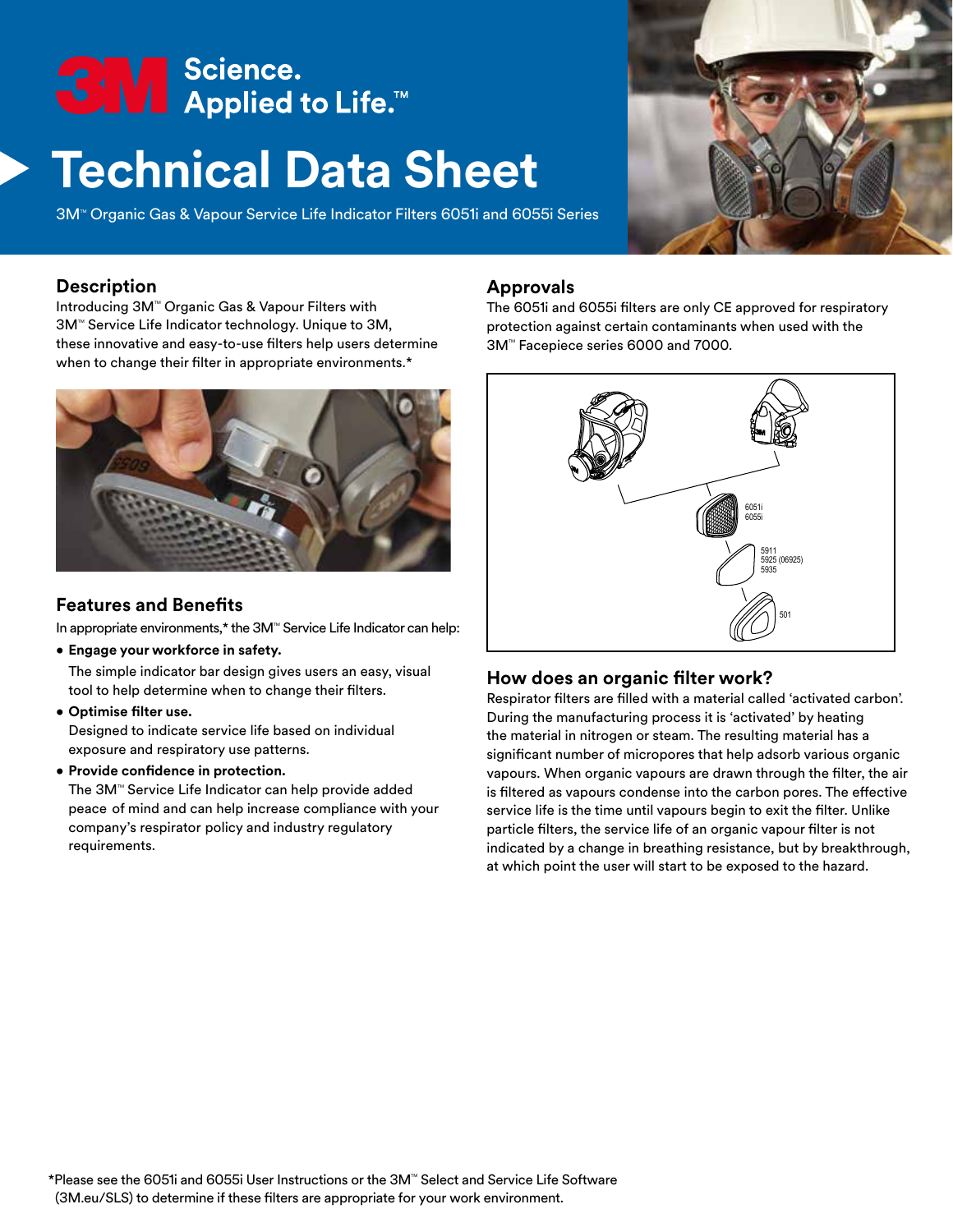The 3M™ Service Life Indicator helps wearers in appropriate environments know when they should change their organic vapour filters.\* The indicator is adhered to the filter wall, in contact with the carbon bed. As the organic vapours are adsorbed onto the carbon, they are also adsorbed onto the service life indicator. As this happens, the indicator changes color, visually marking the course of the organic vapours through the carbon bed.



#### **Do I have an 'appropriate' environment?\***

The 6000i Series provides the same organic vapour protection as the standard 6000 series. However, it's important to know if you have an appropriate environment for using the 3M™ Service Life Indicator to help determine your change schedules. Like any indicator, the 3M™ Organic Vapour Service Life Indicator has a minimum 'limit of detection'. This is because the human eye also has a limit of detection. To discriminate between two colours, there needs to be a big enough difference in the colours, or 'wavelength shift'. Visibility of the indicator bar will depend on the specific organic vapour and exposure concentration. The vapour concentration that causes a noticeable colour change is called the 'minimum indication level' (MIL). The MIL is different for different compounds. **See the MIL table at the end of this data sheet, or**  refer to the 6051i and 6055i User Instructions or 3M™ Select and **Service Life Software** — **3M.eu/SLS.**

The 3M™ Service Life Indicator can be used to complement filter change schedules and, in some cases, replace them. To rely on the ESLI in your workplace environment,

- 1. Assess organic vapours and exposure levels.
- 2. Organic vapour filters must be appropriate (no chemicals where other types of filters or supplied air is required).
- 3. If a mixture of organic vapours is present, consider the organic vapour with the shortest filter service life:
	- Worker exposure levels ≥ MIL (exposure concentration is high enough to cause noticeable change in indicator), AND
	- MIL ≤ occupational exposure limit (OEL) (indicator bar will develop before vapour concentration moving through filter reaches exposure limit)

If your workplace environment doesn't meet the MIL and OEL criteria, then the ESLI can still be used to complement an existing change-out schedule. The indicator cannot be relied upon to indicate when filter change is needed, but, in certain scenarios, for example in a temporary period of higher exposure, the ESLI may indicate that a filter change is required before the existing change-out schedule.

#### **FAQs**

| Concern                                                                | Solution                                                                                                                                                                                                                                                                                                                                                               |
|------------------------------------------------------------------------|------------------------------------------------------------------------------------------------------------------------------------------------------------------------------------------------------------------------------------------------------------------------------------------------------------------------------------------------------------------------|
| Cannot see portion of<br>filter where FSLL is located                  | • Use a mirror to observe the ESLI.<br>• Rely on a co-worker who can see the ESLI.<br>• Go to a clean area, remove the respirator<br>and view the ESLI.                                                                                                                                                                                                                |
| Cannot see indicator bar                                               | • Re-evaluate the selection process<br>(exposure may be less than MIL).<br>. If in a hot environment, move to a cooler<br>environment to see if appearance changes<br>(rare for most workplaces).<br>• Go to an area with a broader light spectrum<br>(e.g., standard fluorescent or incandescent<br>lighting or outdoors).<br>• If red-green colour-blind, see below. |
| Poor lighting                                                          | • Go to an area with adequate lighting to view<br>the ESLI.<br>• Do not use a light pointed directly at the<br>ESLI, as this may affect the ESLI appearance.                                                                                                                                                                                                           |
| Red-green colour deficiency<br>or colour blindness                     | • Rely on a co-worker who can see the ESLI.                                                                                                                                                                                                                                                                                                                            |
| Tinted eyewear and difficult<br>to see progression of<br>indicator bar | • Go to an area where it is safe to remove<br>eyewear to view the ESLI.<br>. Rely on a co-worker who can see the ESLI.                                                                                                                                                                                                                                                 |
| Glare                                                                  | $\bullet$ Go to an area where there is less glare to<br>view the ESLI.                                                                                                                                                                                                                                                                                                 |



The key is knowing the exposure levels at your site, and this relies upon monitoring. 3M™ Organic Vapour Monitors 3500 or 3520 could be used for sampling many organic vapours. Monitoring results can then be entered into the  $3M<sup>m</sup>$  Select and Service Life Software — 3M.eu/SLS. The software is used to give information on whether the End-of-Service-Life Indicator (ESLI) is applicable, as well as an estimate of service life to know how often to check the ESLI in use.

\*Please see the 6051i and 6055i Series User Instructions or the 3M™ Select and Service Life Software (3M.eu/SLS) to determine if these filters are appropriate for your work environment.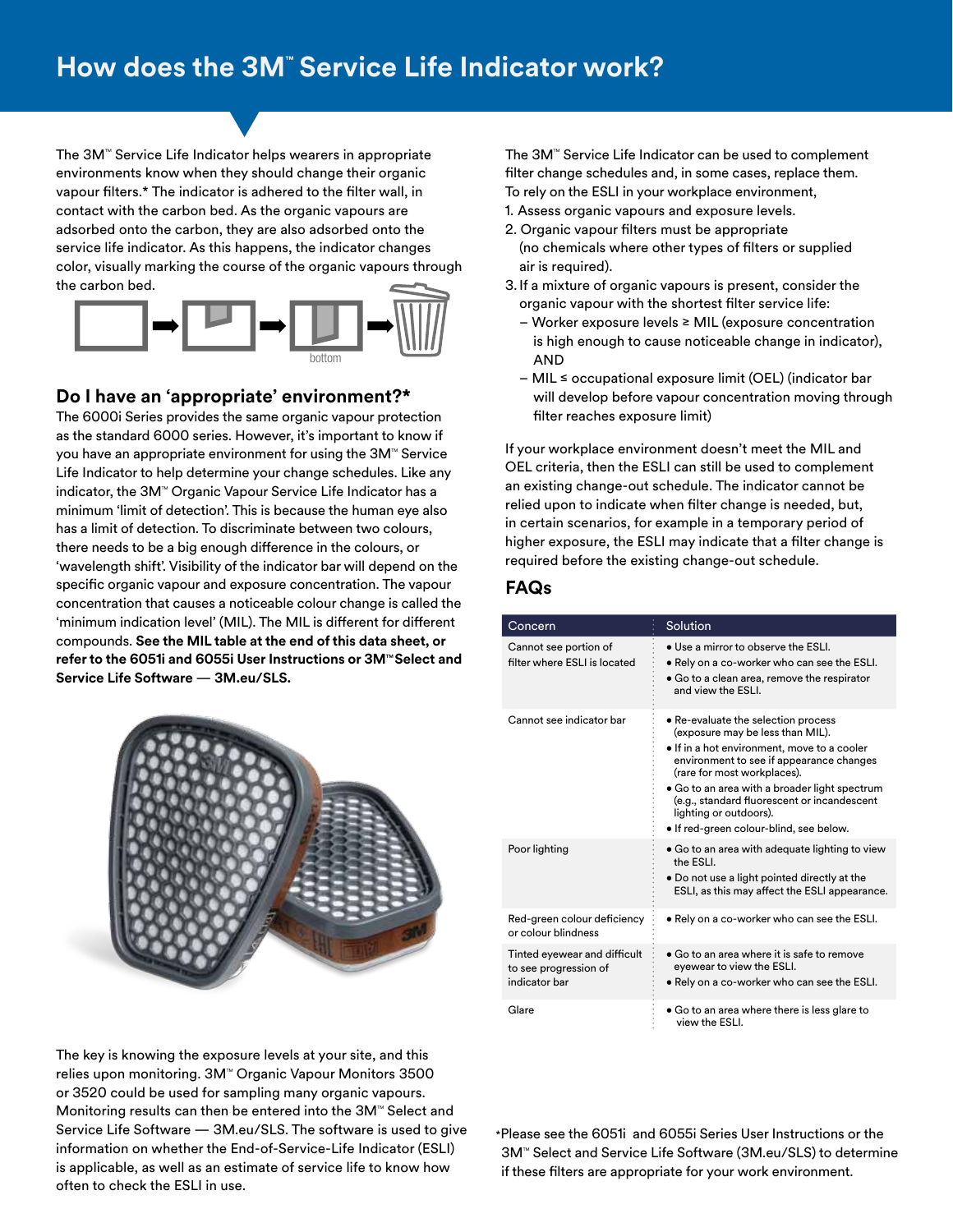| <b>Description</b>        | <b>Primary Materials</b>                       |
|---------------------------|------------------------------------------------|
| Filter media              | Activated carbon                               |
| Body/Base                 | Polystyrene                                    |
| Lid                       | Polystyrene                                    |
| Retainer                  | Polypropylene                                  |
| Optical film sensor       | Polymer, acrylate adhesive, speciality polymer |
| Optical sensor over label | Paper, adhesive                                |

This product does not contain components made from natural rubber latex.

#### **Storage and Transportation**

3M<sup>™</sup> Organic Gas & Vapour Filters should be stored in the packaging provided in dry, clean conditions away from direct sunlight, sources of high temperature and solvent vapours. Store in accordance with manufacturer's instructions found in the packaging. Average conditions may exceed 86F (30C) / 80% RH for limited periods. They can reach an average of 104F (40C) / 85% RH, provided that this is for no longer than one month. Before initial use, always check that the product is within the stated three-year shelf life (or use-by date).

#### **Disposal**

Dispose in accordance with local regulations. **CAUTION:** Failure to properly dispose of used filters contaminated by hazardous materials can result in personal exposures as well as environmental harm.

### **Warnings and Use Limitations**

**Proper selection, training, use and appropriate maintenance are essential in order for the product to help protect the wearer. Failure to follow all instructions on the use of these respiratory protection products and/ or failure to properly wear the complete product during all periods of exposure may adversely affect the wearer's health, lead to severe or life-threatening illness or permanent disability.**

- Always be sure that the complete product (i.e., facepiece and filter) is:
	- Suitable for the application.
	- Fitted correctly (i.e., workers undergo fit test and conduct user seal check).
	- Worn during all periods of exposure.
	- Replaced when necessary.
- Use this respirator system strictly in accordance with
	- all instructions:
	- Do not submerge the filters in liquid.
	- Do not use in atmospheres containing less than 19.5% oxygen. (3M definition. Individual countries may apply their own limits on oxygen deficiency. Seek advice if in doubt).
- Do not use these products in oxygen or oxygen-enriched atmospheres.
- Do not use for respiratory protection against atmospheric contaminants/concentrations that are unknown or immediately dangerous to life and health (IDLH) or against contaminants/concentrations that generate high heats of reaction with chemical filters.
- Leave the contaminated area immediately if:
	- Any part of the system becomes damaged.
	- Airflow to the facepiece decreases or stops.
	- Breathing becomes difficult, or increased breathing resistance occurs.
	- Dizziness or other distress occurs.
	- You smell or taste contaminants, or irritation occurs.
	- If any part of the indicator bar reaches the end-of-service line (denoted by trash bin icon on filter label).
- Never alter, modify or repair this device.
- The End-of-Service-Life Indicator (ESLI) is not appropriate for all organic vapours and exposure levels.\*
- The employer must determine whether or not the ESLI is appropriate for their workplace.\*
- If you have red-green colour blindness or colour deficiency, rely on a colleague who can see the progression of the ESLI indicator bar.
- Regardless of ESLI status, the user must exit exposure area and change both filters if contaminant odour, taste or irritation is detected.
- If organic vapour concentrations are too low, they will not be detected by the ESLI. For minimum indication levels (MIL) per compound, please see the MIL table that follows or User Instructions. A list of common organic vapours and their minimum indication levels are shown. If you can't find a specific organic vapour, please contact your local 3M office. It is recommended that you search this table by CAS number.
- To use the ESLI properly, it is critical that the user or safety manager:
	- Determines whether or not the ESLI is appropriate for the organic vapours in their environment.\*
	- Is able to read and interpret the ESLI.
	- Checks the ESLI regularly.
	- Replaces the filters as necessary.
- If no part of the indicator bar has appeared after an extensive period (e.g., within a month), the ESLI should not be used as a primary change-out schedule.

\*Please see the 6051i and 6055i Series User Instructions or the 3M<sup>™</sup> Select and Service Life Software (3M.eu/SLS) to determine if these filters are appropriate for your work environment.